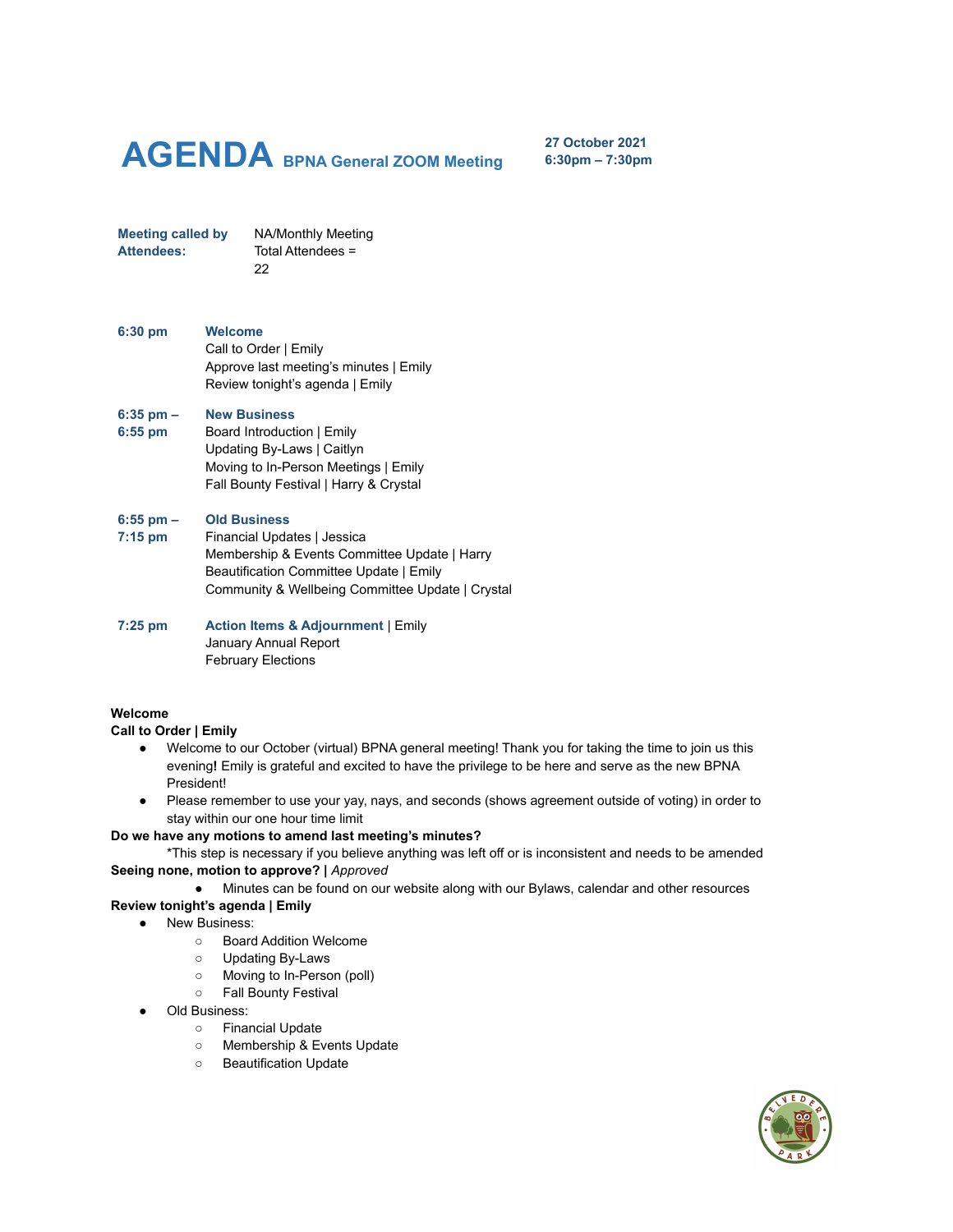○ Community & Wellbeing Update

## **New Business**

## **Board Additions | Emily**

- Please welcome our new Board members Linda (Secretary), Harry (Membership & Events Chair), Terez (Beautification Chair) David (Community & Wellbeing Co-Chair) & Crystal (Community & Wellbeing Co-Chair), for those of you who may not know Crystal was appointed by the Board due to a vacant seat, per our Bylaws: Article IV Section 5. Board Vacancies: Vacancies on the board shall be filled by a vote of the directors currently serving on the board. A member appointed to fill a vacancy shall serve until the next election.
- Crystal has been a wonderful addition and hopefully she will show up on the ballot in February
- And a big thank you to Jessica, Jason, & Caitlyn for their continued commitment and service

# **Updating By-Laws | Caitlyn**

- Our Bylaw edits will be finalized and released, in writing, at the January General Meeting, then members will vote to accept or reject the changes (along with the mission statement & board of director candidates) during the February Election Meeting in February of 2022
- We need % of members to approve the amendments for them to be adopted (34 yay votes out of 51 members)
	- Add Mission Statement to Purpose (Article II)
		- Current Draft: The Belvedere Park Neighborhood Association's mission is to create a welcoming community through:
			- Cultivating inclusive membership and hosting fun events
			- **Fostering connection through service**
			- Promoting a family-friendly environment through public safety
			- Creating a beautiful neighborhood
			- Unifying our membership through quality communication
		- We have received member input to add trust and listening components to the mission statement so the board will be taking further suggestions and reviewing before submitting our final written edit
		- Mission Statement will be voted in during the February Election Meeting before being added to the Bylaws
	- Add additional membership channel(s) (Article IV Sec. 3)
		- Non-monetary membership payment options
			- Hardship application + BPNA committee volunteer hours
		- Legacy Resident
			- 10+ years in BP
	- $\circ$  Amend quorum from 55% to 50% + 1 (Article IV Sec. 4)
	- Finalize Executive Board names President & Vice President (Article V1 Sec. 3a-b)
	- Amend Annual Election Meeting from January to February (Article VII Sec. 1b)
	- Remove Nomination Committee verbiage (Article IX Sec 1&4)
	- Amend Voting Process window (from opening the day after elections and closing two days after to opening after election meeting and closing the following Friday) (Article IX Sec 5)
	- Review & define Grievance Committee members (2 exec board members & 2 general board members & 4 random general members?) (Article X)
	- Remove Indemnity (Article XI)
- All changes will be submitted to members, in writing, in January, which is in accordance with our current **Bylaws**
- If you would like to be involved or have any suggestions please email [bpneighborhoodinfo@gmail.com](mailto:bpneighborhoodinfo@gmail.com)

# **Moving to In-Person | Emily**

● Poll held on thoughts about moving to in-person meetings in 2022

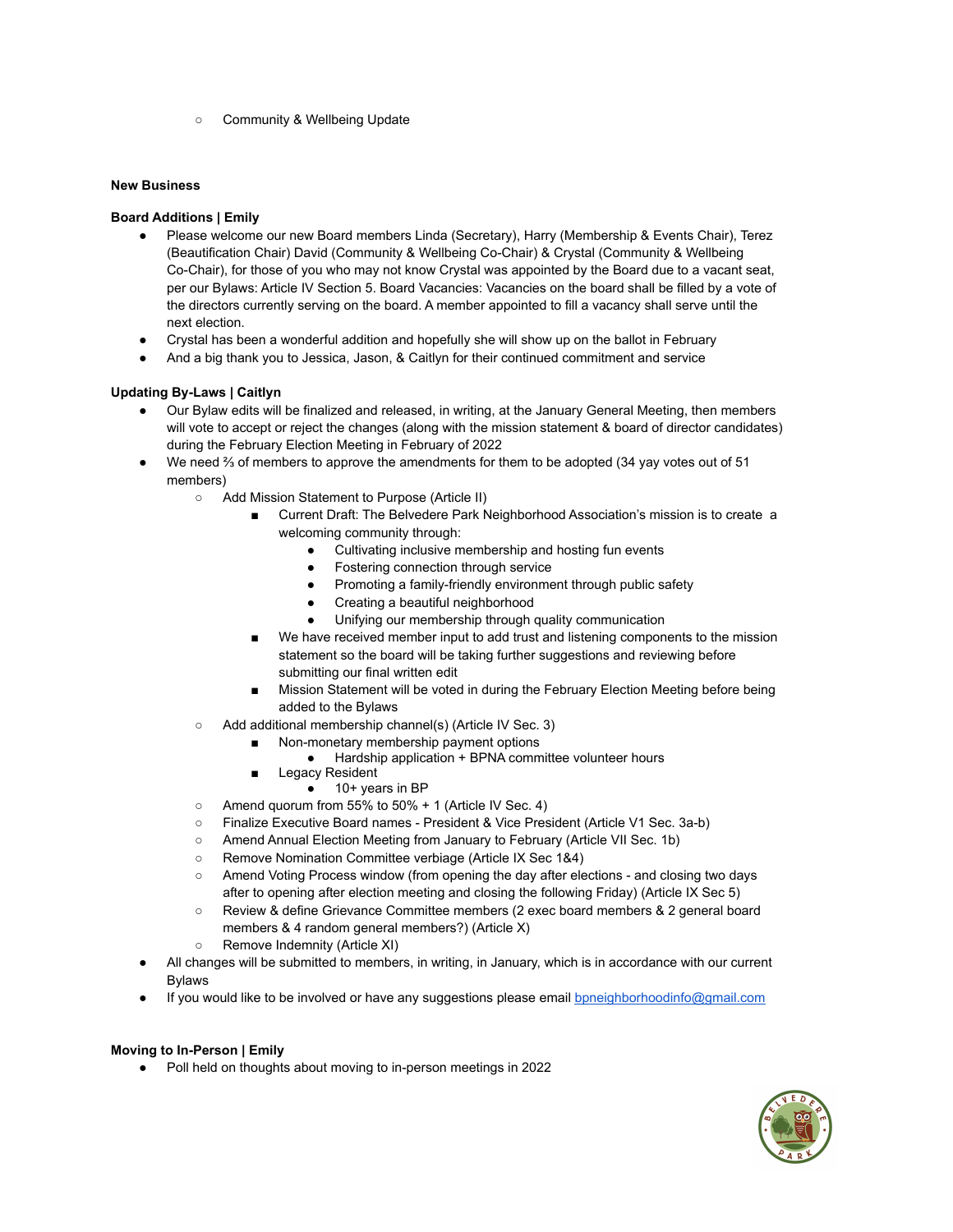- Please add any Pro's and Con's to the chat so they can be recorded into the minutes. *\*None\*.*
- Poll Results -- Meeting Comfort level:
	- Not comfortable zoom only (11%)
	- Outdoors only (11%)
	- Indoor or Outdoor (78%)

# **Fall Bounty Food Drive & Festival | Harry & David/Crystal**

Events: our first BPNA Fall BountyFestival and Food/Clothing Drive before winter hits! There will be fun games (with prizes), good food, and great neighbors! Stay tuned for details at the end of the meeting



**RSVP** here

## **Old Business**

#### **Finances | Jessica**

- Beginning Balance: \$1,974.62
	- Deposits/Credits: \$ 420.00
		- Membership: \$140.00
		- Plaques: \$280.00
	- Withdrawals/Debits: \$ 109.53
		- Monthly Zoom: \$ 14.99
		- Monthly Wix: \$17.00
		- Annual E-Commerce Fee Wix: \$57.49
		- PayPal Fee (Changes Based on Deposits/Credits): \$20.05
	- Monthly Revenue: +310.43
- Ending Balance: \$ 2,285.09
- Current October Revenue vs. expenses: + \$48.01
- Heaviest revenue months are March and September

#### **Membership & Events | Harry**

- After Fall Bounty Festival we will be finalizing the welcome gift to be delivered in February 2022
- Help us spread the word about BPNA memberships Our new membership goal is 100 by 2023
- Not a member? **[Join](https://www.belvederepark.org/association-memberships) now**. Membership Fees: \$20 year / \$5 a quarter. All funds go back into the neighborhood via projects on the agenda as well as the operational
	- costs (paypal button, zoom membership, website, etc.)
- Our [Belvederian](https://www.belvederepark.org/association-memberships) Owl Plaques are still up for sale on the website
- Join the [Membership](https://nextdoor.com/g/0qul2pall/) & Events Committee! To do so you must be a Belvedere Park [Neighborhood](https://www.belvederepark.org/association-memberships) Association [member.](https://www.belvederepark.org/association-memberships)

# **Beautification Committee | Terez**

- Big thanks to the BCC & everyone who did the rivers alive cleanup and did the heavy lifting to make sure the neighborhood sounds beautiful
- Lovely Spark Joy Rock Garden is now up at Carter & Linda, check it out! Thanks Maria!!
- Working on a neighborhood distribution map
- Bi-weekly [Community](https://nextdoor.com/events/3854432/) Clean-ups: We clean up the main entrances every other Saturday so we can all "notice the cute houses'' and not the trash littering the road. **Meet us at Rupert & Memorial October 30th and Nov 13th @ 9:00 a.m.**